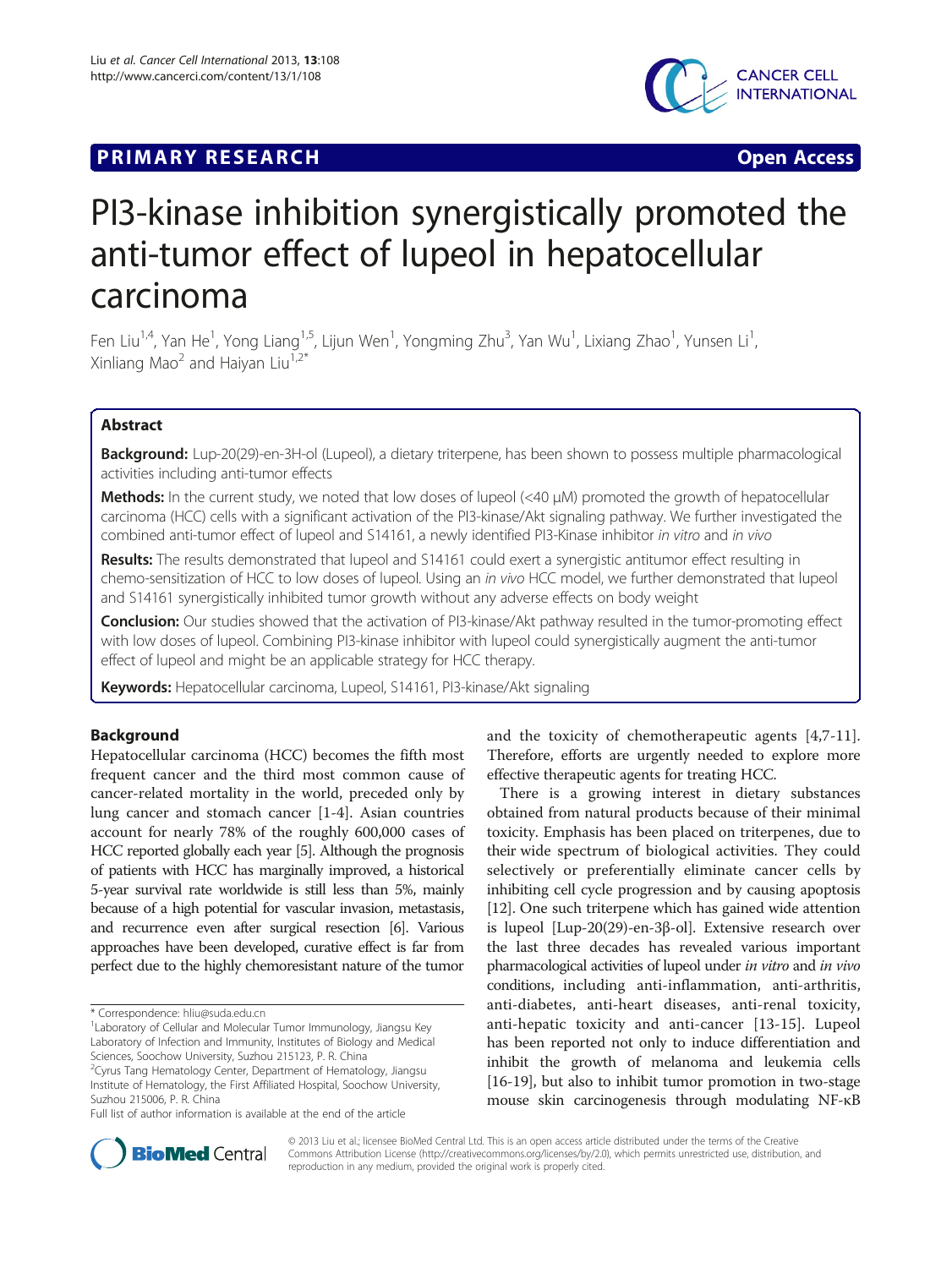and PI3-kinase (PI3K)/Akt pathways [\[20\]](#page-6-0), and to inhibit growth and induce apoptosis in both prostate [\[21\]](#page-6-0) and pancreatic cancers [\[22\]](#page-6-0). Recent studies have also shown that lupeol induced apoptosis of HCC cells SMMC7721 by down-regulating death receptor 3 (DR3) [[23](#page-6-0)], and also had in vivo and in vitro therapeutic effect for HCC by targeting liver tumor-initiating cells (T-ICs) through modulating PTEN-Akt-ABCG2 pathway [\[24\]](#page-6-0). Our previous work also proved anti-HCC efficacy of lupeol and a combined effect with rTRAIL in inducing chemo-sensitization of HCC [\[25\]](#page-6-0). Meanwhile, lupeol exhibited very low toxicity. Lupeol administered orally in a dose of 2 g/kg body weight has been reported to produce no adverse effects in rats and mice [[15](#page-6-0)]. However, the toxicity has not been examined in human. On the other hand, our previous results [\[25](#page-6-0)] showed that lupeol could also reduce the cell viability of the normal human liver cells with an  $IC_{50}$  of 90  $\mu$ mol/L, suggesting that lupeol could exert toxic effect on normal cells. Lupeol concentrations of less than 30 μmol/L do not affect the normal liver cell viability. Lupeol has also been shown by numerous studies to have anti-inflammatory activity in rats and mice at the dose of 25-200 mg/kg [[26](#page-6-0)-[28\]](#page-6-0). Therefore, high doses of lupeol could also inhibit anti-tumor immune responses. Therefore, low dose of lupeol is desirable because it can minimize the toxicity to normal cells and the immune suppressive effect of lupeol if the anti-tumor effect could also be achieved. In the current study, we found that low doses of lupeol could promote tumor growth *in vitro* and had a very minimal effect on HCC in vivo. We further exploited the underlying mechanisms and demonstrated a synergistic effect of combination treatment with low doses of lupeol and PI3K inhibitor in HCC, which made low dose lupeol possible for tumor treatment.

PI3K/Akt pathway plays an important role in various types of cancers, including HCC. Akt is important in protecting the cells from various types of apoptotic stimuli and regulating cell proliferation and cell cycle by interacting, either directly or indirectly, with numerous other regulatory proteins [\[29,30\]](#page-6-0). Blockage of Akt signaling by some reagents results in programmed cell death and growth inhibition of tumor cells [[31-34\]](#page-6-0). Therefore, targeted therapies against specific components of this pathway are expected to be efficacious as single agents or in combination in a variety of human cancers. Up to now, many inhibitors of PI3K/Akt pathway have been developed. LY294002 and wortmannin both target the catalytic site p110 of PI3K. Due to their unfavorable pharmaceutical properties, toxicity, and crossover inhibition of other lipid and protein kinases, they were not extensively used in clinical trials [[35](#page-6-0)]. Recently, 8-ethoxy-2-(4-fluorophenyl)3-nitro-2H-chromene (S14161) showed potent anti-leukemia and anti-myeloma activity *in vitro* and inhibited *in vivo* tumor growth [\[36\]](#page-6-0). S14161 has been shown to have no effect on the cell viability of the normal hematopoietic cells with the concentration as high as 25 μmol/L and no effect on body weight with 100 mg/kg/day intraperitoneal injection for 10 days. The effect of S14161 on HCC has not been determined.

In the present study, we unexpectedly discovered that low doses of lupeol promoted cell growth of HCC cells through the activation of PI3K/Akt pathway. To further improve the anti-tumor efficacy of lupeol, we combined lupeol treatment with S14161. The results demonstrated that lupeol and S14161 could exert synergistic effects inhibiting tumor growth in vitro and in vivo. Our results provided evidence that PI3-kinase/Akt signaling pathway activation promoted tumor growth by low doses of lupeol. Combining PI3K inhibition and lupeol treatment could provide safer and more effective anti-tumor therapeutic regimen.

## **Methods**

#### Cell lines and culture

Human HCC cell lines, HepG2 and SMMC7721, were purchased from Cell Bank, Chinese Academy of Sciences (Shanghai, China). They were maintained in Dulbecco's modified Eagle's medium (DMEM) with high glucose (Gibco BRL, Grand Island, NY) supplemented with 10% heat-inactivated fetal bovine serum (Gibco BRL, Grand Island, NY), 10mg/ml penicillin G and 50 μg/ml treptomycin (Shanghai Sangon Biological Engineering Technology & Services Co., Shanghai, China) at 37°C in a humidified atmosphere containing  $5\%$  CO<sub>2</sub>. Cells were harvested using 0.25% trypsin/EDTA (Invitrogen, Carlsbad, CA).

### Antibodies and reagents

Lupeol was purchased from Sigma-Aldrich (St. Louis, MO) and a stock solution of lupeol (30 mmol/L) was prepared by resuspension in warm alcohol and dilution in DMSO at 1:1 ratio.

Antibodies against β-actin was purchased from BD Pharmingen (Franklin Lakes, NJ). Antibodies against PI3/K p110δ, phospho-Akt (Thr308) and total-Akt were purchased from Cell Signal Technology (Boston, MA). Cytoplasmic Protein Extraction Kit and BCA Protein Assay Kit were purchased from Beyotime (Nantong, China).

### Cell viability assay

The effect of Lupeol and/or S14161 on cell viability was determined by 3-(4,5-dimethylthiazol-2-yl)-2,5-diphenyltetrazoliumbromide (MTT) assay. Cells were plated at  $3 \times 10^3$  per well in 100 µl of complete culture medium in 96-well cell culture plates 24 h before the assay. Then cells were treated with different concentrations of related compounds for 48 h. Each concentration was repeated in 5 wells. After incubation for 48 h, 20 μl MTT (5 mg/ml in PBS) was added to each well and incubated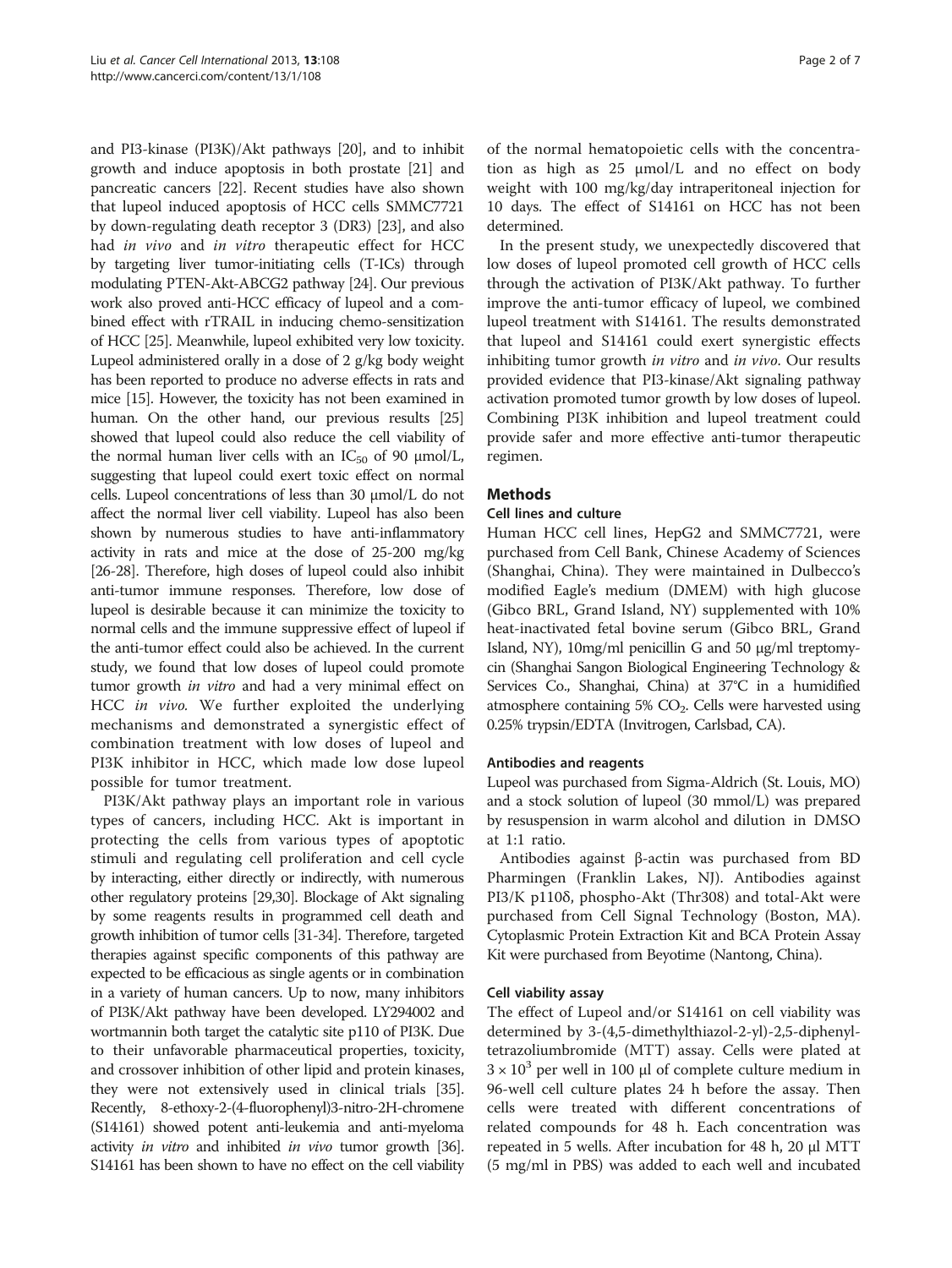<span id="page-2-0"></span>for 4 h; then the medium was removed, 0.1 mL of buffered DMSO was added to each well. The absorbance was recorded on a microplate reader at the wavelength of 490 nm. The effect on cell growth inhibition was assessed as percent cell proliferation inhibition wherein vehicle-treated cells were taken as 0% inhibition.

## Protein preparation and western blot analysis

HCC cells (50% confluent) were treated with 10, 20, 30 μmol/L of lupeol, 1 μmol/L, 3 μmol/L of S14161 alone or in combination with 20 μmol/L lupeol for 48 h in 10% fetal bovine serum-DMEM. Cells were then harvested and cell lysates were prepared using Cytoplasmic Protein Extraction Kit (Beyotime, Nantong, China) and stored at -80°C for later use. The protein content in the lysates was measured by BCA Protein Assay Kit (Beyotime, Nantong, China). For Western blot analysis, 25 μg of protein were resolved over 12% tris-glycine polyacrylamide gels under nonreduced conditions, transferred onto PVDF membranes, and subsequently incubated in blocking buffer (5% nonfat dry milk in PBS) overnight at 4°C. The blots were incubated with appropriate primary antibody, washed, and incubated with horseradish peroxidase (HRP)-conjugated secondary antibody (Dako, Carpinteria, CA). The blots were detected with chemiluminescence (ECL-Kit, Beyotime, Nantong, China) followed by autoradiography. Relative amounts of proteins were quantified by absorbance analysis. The level was normalized to β-actin, a domestic loading control.

### Animal studies

A total of  $2 \times 10^6$  SMMC7721 cells suspended in 200 µl PBS were inoculated s.c. into the right flank of 6- to 8-week-old female athymic nude mice (BALB/c-nu/nu). Treatment was started once the size of the xenograft reached approximately  $4 \times 4$  mm. The mice were randomly assigned into four groups, each consisting of 6 mice. They were treated with intraperitoneal injection for 3 weeks of either (1) 20 mg/kg lupeol in 0.1 mL of corn oil, (2) 20 mg/kg S14161 in 0.1 mL corn oil, (3) 20 mg/kg lupeol plus 20 mg/kg S14161 in 0.1 mL corn oil, or (4) 0.1 mL of corn oil alone as the control group. Lupeol was injected three times/week (total 9 times), while S14161 was injected once/day for five continuous days/week (total 15 times). Animals in all the groups were observed for any apparent signs of toxicity, such as weight loss or mortality during the entire period of study. Tumor growth was assessed weekly by measuring the two greatest perpendicular tumor dimensions. Tumor volume was calculated by the formula: tumor volume (mm3) = [tumor length (mm)  $\times$  tumor width (mm)2]/2 (34). All animals were sacrificed at the end of 5 weeks. Animal studies were carried out in accordance with the



 $*$   $p < 0.05$ .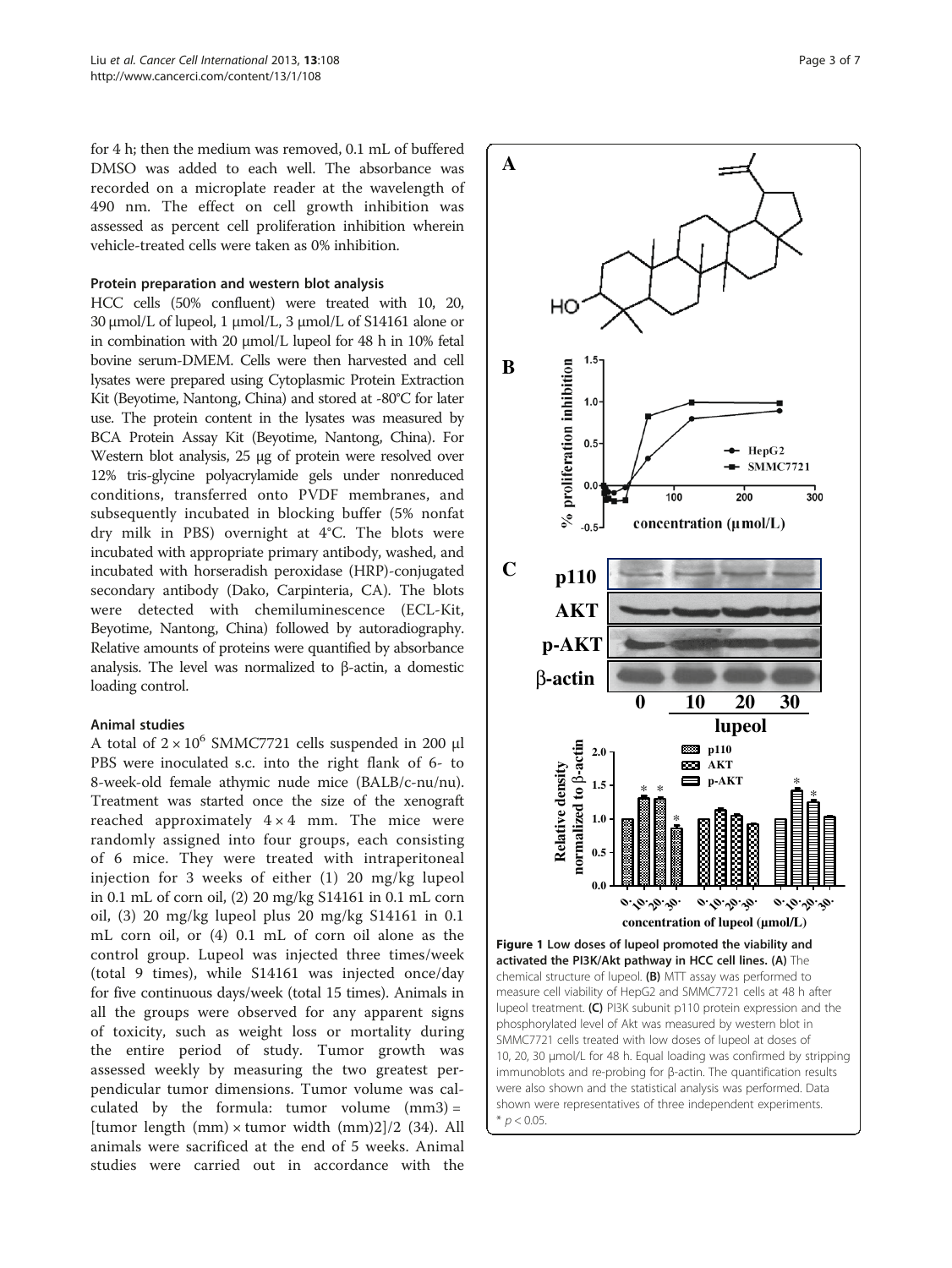<span id="page-3-0"></span>national guidelines for animal experiments and were specifically approved by the Ethical Committee of Soochow University. The body weight and the tumor size were carefully monitored and all efforts were made to minimize suffering.

## Statistical analysis

All data represents at least three independent experiments and results were shown as mean ± SD. Statistical differences between two groups were determined by Student's t-test. Analysis of variance (ANOVA) analysis



level of PI3-kinase subunit p110 and the phosphorylated level of Akt in (E) SMMC7721 cells and (F) HepG2 cells were measured by western blot after single or combination treatment with low dose of lupeol (20 μmol/L) and S14161 (1 μmol/L or 3 μmol/L) for 48 h. Equal loading was confirmed by stripping immunoblots and re-probing for β-actin. Statistical analysis was performed. Results shown were the representatives of three independent experiments.  $*$   $p$  < 0.05.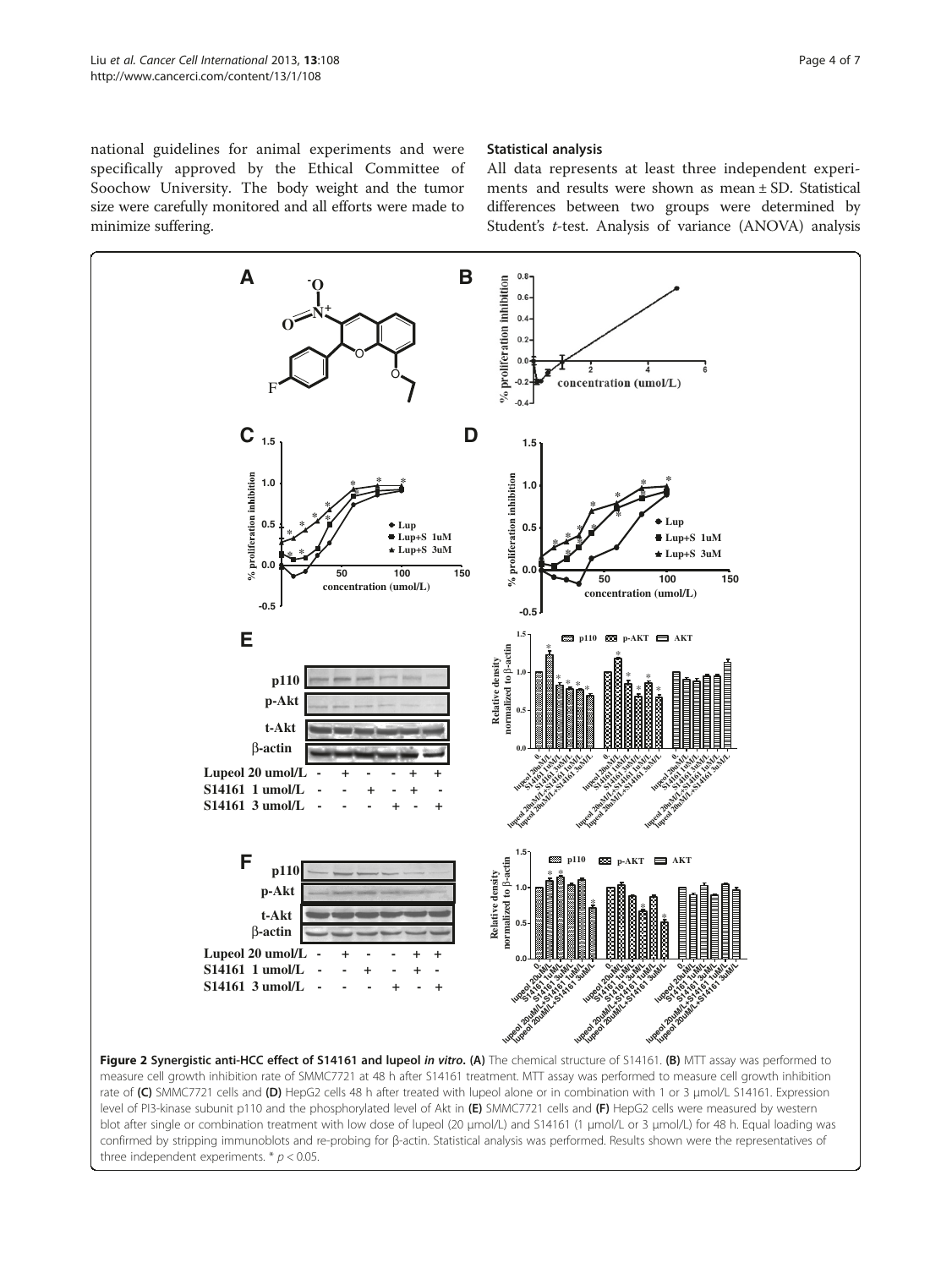<span id="page-4-0"></span>was applied for multiple group comparison. A significant difference was considered as  $p < 0.05$ .

## Results

## Low doses of lupeol promoted the viability and activated the PI3K/Akt pathway in HCC cell lines

We and others have previously reported that lupoel could inhibit cell growth of HCC cells in a dose dependent manner [[23,25\]](#page-6-0). Meanwhile, we have also noted that low concentrations of lupeol promoted the viability of HCC cells (Figure [1B](#page-2-0)). Studies have shown that PI3K/Akt pathway plays an important role in chemical-resistance of various cancers. Western blotting revealed that the protein levels of PI3K p110 and the total and phosphorylated level of Akt were increased with low dose lupeol treatment, especially at 10 and 20 μmol/L (Figure [1](#page-2-0)C). These data suggested that low doses of lupeol could activate PI3K/Akt pathway, which might be the reason for its promoting effect on HCC cell viability.

## Synergistic anti-HCC effect of S14161 and lupeol in vitro

To sensitize HCC cells to low doses of lupeol therapy, we evaluated the effect of combining PI3K inhibitor and lupeol treatment. S14161 (Figure [2](#page-3-0)A) is a newly reported PI3K inhibitor [[36](#page-6-0)], and its chemical structure is similar to that of LY294002, a well-known PI3K inhibitor. Based on the dose–response curves, the  $IC_{50}$  of S14161 was calculated as 4 μmol/L for SMMC7721 (Figure [2B](#page-3-0)). The concentration of 1 μmol/L (no inhibition) and 3 μmol/L (30% inhibition) were used in the following experiments. To examine the effect of combined lupeol and S14161 treatment on HCC cells, SMMC7721 cells were treated

by lupeol with doses ranging from 10 to 100 μmol/L at the presence of 1 or 3 μmol/L S14161 (Figure [2](#page-3-0)C). Interestingly, S14161 at 1 and 3 μmol/L enhanced the cell growth inhibition in SMMC7721 cells treated by lupeol. The  $IC_{50}$  was significantly reduced when the cells were treated with both lupeol and S14161 (lupeol alone:  $44.9 \mu$ mol/L, lupeol + 1  $\mu$ mol/L S14161:  $40.1 \mu$ mol/L, lupeol + 3 μmol/L S14161: 27.9 μmol/L). A synergistic effect on HCC cell growth inhibition was observed with the combination treatment, especially with combined low dose lupeol and S14161 (Figure [2](#page-3-0)C). Similar results were also observed with HepG2 cells (Figure [2](#page-3-0)D).

We then investigated the activity of the PI3K/Akt pathway with single or combined treatment of low dose lupeol and S14161. As shown in Figure [2E](#page-3-0), the expression levels of PI3K subunit p110 and phosphorylated Akt were increased with the 20 μmol/L lupeol treatment. Not surprisingly, the PI3K inhibitor, S14161 slightly reduced the level of phosphorylated Akt at 1 and 3 μmol/L concentrations and this reduction was maintained when S14161 was combined with lupeol treatment. The phosphorylated Akt was also significantly reduced with 3 μmol/L S14161 and the combined treatment with lupeol in HepG2 cells (Figure [2F](#page-3-0)). These results suggested that PI3K/Akt pathway activation by low doses of lupeol could be reversed by combinational treatment with PI3K inhibitor, S14161.

## Synergistic anti-HCC effect of S14161 and lupeol in vivo

A nude mouse model of HCC was used to assess the in vivo anti-tumor effect of S14161 and lupeol. Lupeol at a dose of 20 mg/kg three times per week and S14161 at a



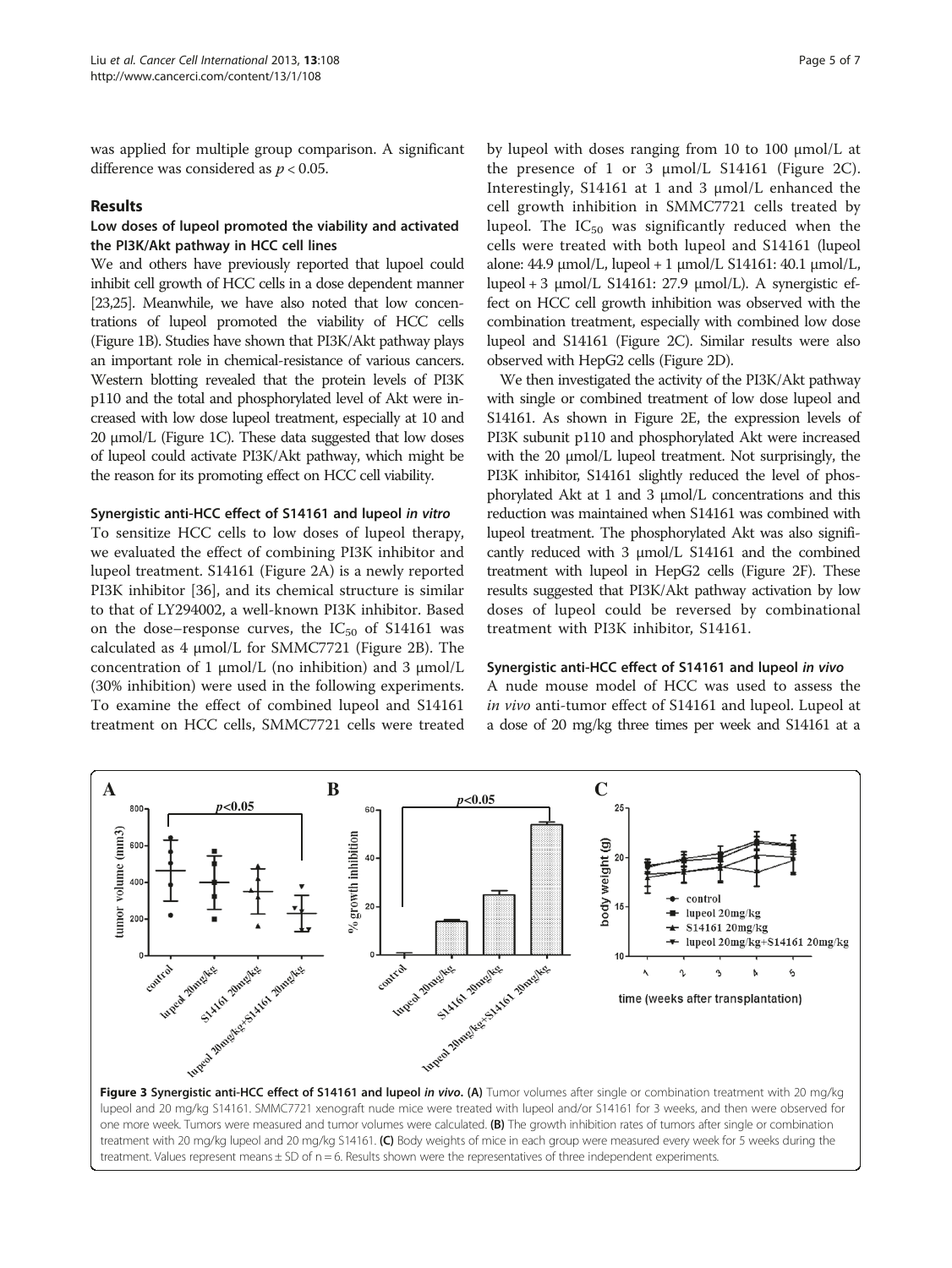dose of 20 mg/kg five times per week were administered to the mice bearing established SMMC7721 tumors for 3 weeks (Figure [3\)](#page-4-0). At the end of the therapy, single therapy with lupeol  $(399 \pm 146 \text{ mm}^3)$  or  $S14161 (350 \pm 123 \text{ mm}^3)$  showed decreased tumor volumes by 14% and 25% compared to the controls  $(464 \pm 160 \text{ mm}^3)$ , respectively (Figure [3](#page-4-0)A&B). In addition, the combination treatment seemed to be more effective than the single treatments. The tumor volume was reduced by  $54\%$   $(230 \pm 98 \text{ mm}^3)$  compared to the controls. Therefore, the combination treatment of S14161 and lupeol synergistically promoted the anti-tumor effects of either treatment alone. To examine the side effects of the combination therapy, the body weights were recorded each weak, and no significant differences in body weights were detected among each treatment groups (Figure [3C](#page-4-0)). The results demonstrated that combining S14161 and lupeol treatment could synergistically inhibit the HCC tumor growth *in vivo* with little toxicity.

## Discussion and conclusion

Previous studies have focused on the anti-tumor effects and mechanisms of lupeol in HCC. Studies have shown that lupeol induced apoptosis of SMMC7721 cells by down-regulating death receptor 3 (DR3) [[23](#page-6-0)]. Lupoel could also target liver tumor-initiating cells (T-ICs) though modulating PTEN-Akt-ABCG2 pathway [\[24](#page-6-0)]. Our previous work also proved anti-HCC efficacy of lupeol and a combined effect with rTRAIL in inducing chemo-sensitization of HCC [\[25](#page-6-0)]. In this report, we first described the tumor-promoting role of lupeol at low doses. We discovered that PI3K/Akt pathway was activated by low concentrations of lupeol treatment. We further demonstrated that inhibition of the PI3K/Akt pathway enhanced the antitumor effect of lupeol and the combination therapy of lupeol and S14161 synergistically promoted therapeutic effect on HCC.

PI3K/Akt pathway is critically involved in the control of cell growth, cell survival and malignant transformation [[37](#page-6-0)]. Blockage of PI3K/Akt signaling pathway results in programmed cell death and growth inhibition of tumor cells. An Akt inhibitor, perifosine, showed synergistic antitumor effect with cisplatin in HepG2 cells through down-regulating the expression of Bcl-2 and up-regulating the level of Bax [\[34\]](#page-6-0). A PI3K inhibitor, LY294002, also showed synergistic antitumor effect with cisplatin in human pancreatic cancer cells by down-regulating the phosphorylated levels of Bad protein [\[38\]](#page-6-0). Recently, S14161 showed potent anti-leukemia and anti-myeloma activity in vitro and inhibited in vivo tumor growth through inhibiting the activity of PI3K [\[36\]](#page-6-0). Lupeol has also been reported to inhibit skin cancer in CD-1 mice through inhibition of TPA-induced activation of PI3K and phosphorylated level of Akt at Thr308 [\[20\]](#page-6-0). However, this study was performed in vivo at relatively high concentrations of lupeol (1 or 2 mg/mouse). We have also observed inhibition of Akt phosphorylation at 50 μmol/L lupeol or higher in vitro (data not shown). On the other hand, low doses of lupeol could promote PI3K/Akt pathway, especially at 10- 20 μmol/L concentrations, which suggested that lupeol could function through different targets that had opposite effects on PI3K/Akt pathway with different affinities.

Many natural products have been found to have multiple targets, which allow them to have multiple pharmacological activities. Lupeol has been shown to exhibit anti-inflammatory, anti-microbial, anti-protozoal, anti-tumor, anti-angiogenic and cholesterol lowering activities [[39](#page-6-0)]. The mechanism of the anti-tumor effect of lupeol was initially thought to be inhibiting NFκB [[22](#page-6-0)]. Wnt/β-catenin pathway was also found to be suppressed by lupeol in treating human melanoma cells [[19](#page-6-0)]. Lupoel could also target liver tumor-initiating cells (T-ICs) though modulating PTEN-Akt-ABCG2 pathway [[24](#page-6-0)]. Recently, lupeol has been found to be a novel androgen receptor inhibitor that may be effective in treating prostate cancer [\[40](#page-6-0)]. Therefore, many signaling pathways may work together to exert the anti-tumor effect of lupeol. We propose based on our findings that lupeol may have a target with high affinity that promotes PI3K/Akt activities and tumor cell growth at low doses. At high concentrations of lupeol, the low affinity targets of lupeol dominate and regulate the signaling pathways that eventually lead to the suppression of tumor cell growth.

Taken together, our results demonstrated that lupeol could target to activate PI3-kinase/Akt pathway and promote tumor cell growth at low doses. Combination therapy of lupeol and a PI3-kinase inhibitor, S14161, could synergistically enhance the antitumor effect of lupeol in vitro and in vivo. Therefore, our results support the notion that lupeol combining with PI3-kinase inhibitor may provide more effective anti-HCC regimen.

#### Competing interests

The authors declare no conflicts of interest.

#### Authors' contributions

FL carried out the cellular and animal studies and drafted the manuscript. YH, YL and LW participated in the animal studies. YZ participated in the design of the study. YW and LZ participated in the western blot analysis. YL and XM provided the critical material and participated in the design of the study. HL conceived of the study, and participated in its design and coordination and helped to draft the manuscript. All authors read and approved the final manuscript.

#### Acknowledgement

This work has been supported in part by the grants from National Natural Science Foundation of China (91029703, 81072436 and 81273268), the project funding from Suzhou city (SS201032, SZS201109), Priority Academic Program Development of Jiangsu Higher Education Institutions, Qing Lan project of Jiangsu Province, Jiangsu Provincial Innovative Research Team, and Program for Changjiang Scholars and Innovative Research Team in University (IRT1075). We would like to thank Dr. Dapeng Zhou, MD Anderson Cancer Center, for critical reading of the manuscript.